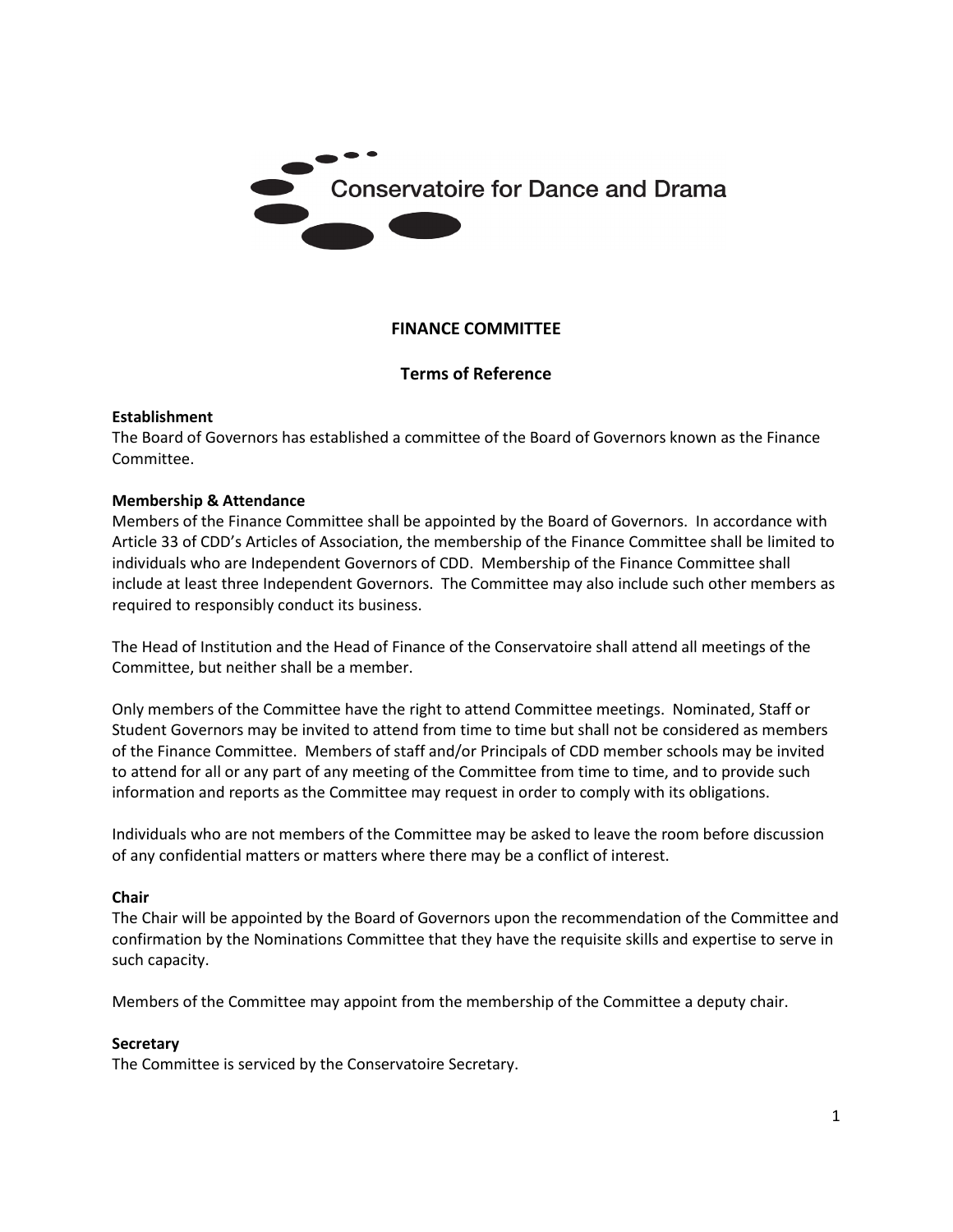### **Quorum**

Any meeting of the Committee will be quorate when at least two Independent Governors are present.

#### **Frequency of meetings**

The Committee shall meet at least three times a year.

#### **Notice of Meetings**

Meetings of the Committee shall be called by the Secretary at the request of the Chair of the Committee.

Unless otherwise agreed, notice of each meeting confirming the venue, time and date, together with the agenda of items to be discussed, shall be forwarded to each member of the Committee, and any other person required to attend, no later than five working days before the date of the meeting. Supporting papers shall be sent to Committee members and to other attendees as appropriate, at the same time.

#### **Minutes of Meetings**

The Secretary shall minute the proceedings and resolutions of all Committee meetings, including the names of those present and in attendance.

#### **Remit**

The Committee is authorised by the Board of Governors to investigate any activity within its terms of reference, whilst taking into account the current strategic direction to pursue a solvent winddown of the Conservatoire higher education registration, charity and company.

#### **Duties**

The Committee shall oversee, on behalf of the Board, the key financial risks of CDD and its schools. Subject to any general or specific direction that may be given from time to time by the Board, the Finance Committee is charged by the Board to:

- 1. Scrutinise and recommend the following matters for approval to the Board:
	- financial strategy and policies, considering the Conservatoire's strategy as determined by the Board;
	- annual income and expenditure budget for forthcoming year, and any cash flow or capital expenditure;
	- annual Financial Statements;
	- Annual Accountability Return (in conjunction with Chair of Audit);
	- appointment of bankers;
	- other financial matters pertaining to CDD and/or the schools including loans and advances;
	- guarantees involving a material financial liability;
	- writing off material losses or deficiencies in money or stores, irrecoverable debts or overpayments, and disposal of obsolete equipment;
	- the establishment or revision of regulations relating to any of the matters within these terms of reference.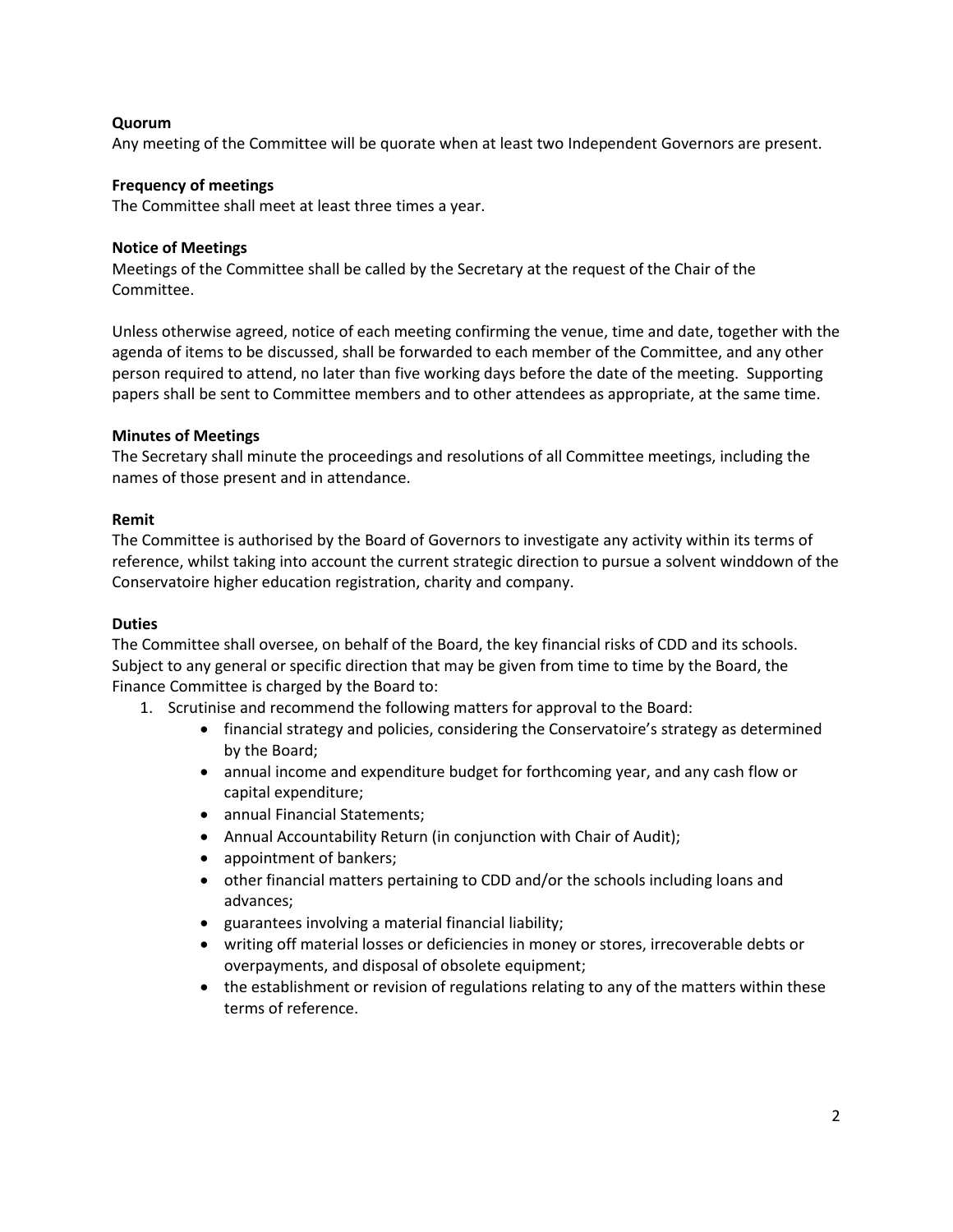- 2. Review and monitor (and where appropriate report to the Board on):
	- actual income and expenditure and cash flow for current year;
	- the projected financial outturn for the year compared to budget;
	- long term forecasts of income, expenditure and capital as submitted to the OfS or as otherwise required;
	- the financial risks to the Conservatoire and its schools, together with the financial implications of non-financial risks, and performance against the associated risk management plans;
	- financial forecasting of the Conservatoire and its schools and the monitoring of performance against these forecasts;
	- needs for a capital expenditure programme, and proposals received for recommendation accordingly;
	- funding, banking and other financing arrangements, including the operation of the bank mandate and overdraft facilities;
	- whether appropriate funding is in place, including arrangements for short-term and long-term borrowings for capital projects or other purposes;
	- the setting of regulated tuition fees, on the advice of the Head of Institution;
	- the policy relating to insurances (which includes guidance on the level and scope of insurance) and their costs;
	- the policy relating to estates management (which takes account of CO2 reporting to OfS);
	- requirements announced by OfS as affecting the Conservatoire's business;
	- other regulatory and financial requirements (e.g., scholarships, fee rebates, WP costs, etc.);
	- the operation of Financial Regulations and Procedures.
- 3. Advise Conservatoire officers and staff upon and consider matters set out in 1 and 2 above and including (but not limited to):
	- proposals for draft budgets and forecasts;
	- funding, banking and other financing arrangements;
	- proposed capital projects and other major commitments;
	- other proposed orders, contracts and financial commitments reflecting thresholds set out in the *Scheme of Delegation/Financial Procedures* as updated from time to time.
	- the financial risks to the Conservatoire for Dance and Drama, together with the financial implications of non-financial risks, and monitor performance against the associated risk management plans;
	- the suitability of Financial Procedures;
	- regulatory requirements and practice including in relation to health and safety, estates management, and insurances.